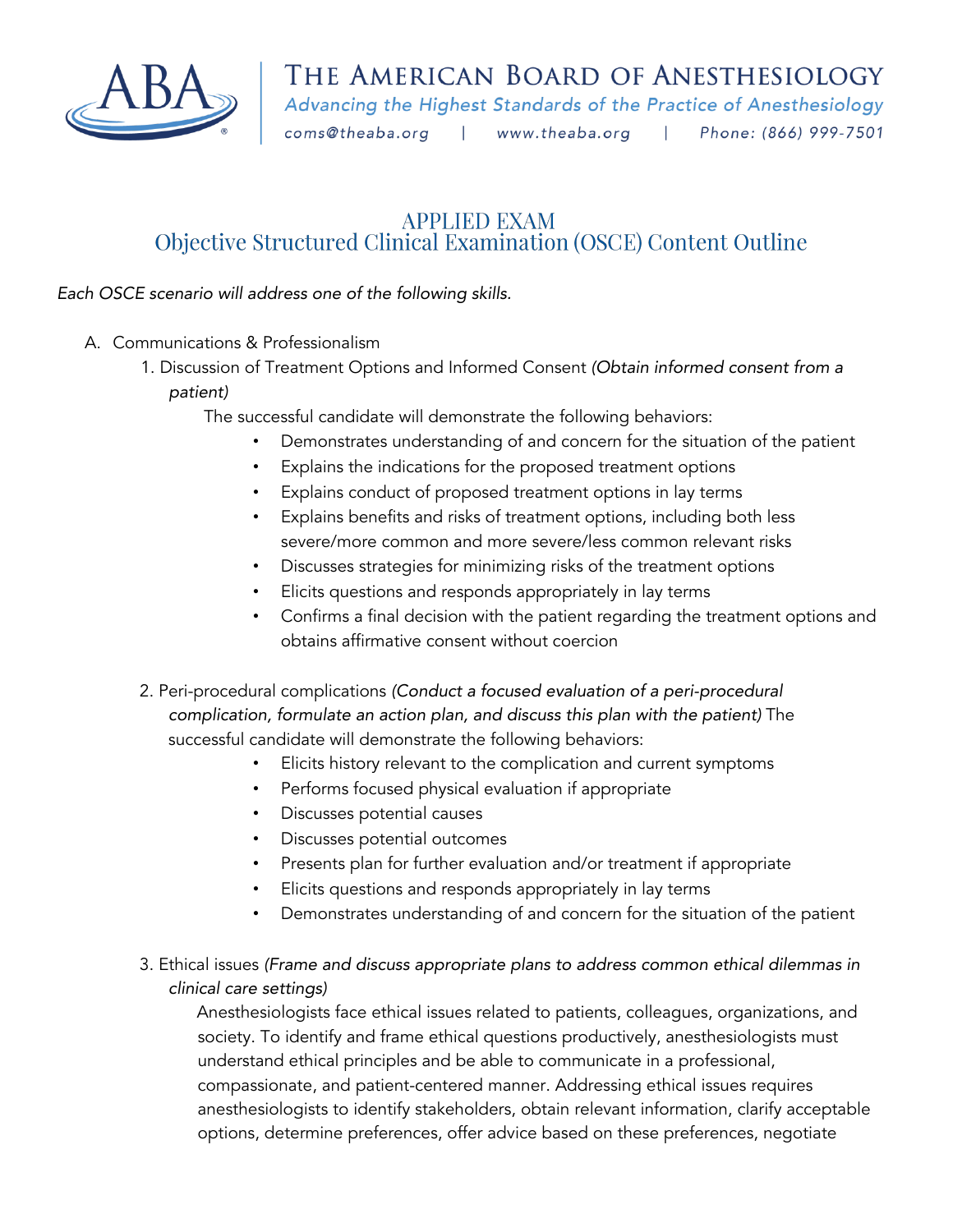differences, and act consistent with the core principles of respect for patient autonomy, beneficence, non-maleficence, and justice.

The successful candidate will be able to identify ethical issues and incorporate them into their discussions with patients, families and other stakeholders as they relate to:

- Confidentiality and privacy
- Decision-making capacity, informed consent, informed refusal and voluntariness
- Distribution of resources
- Interprofessional obligations
- Organ procurement
- Potential conflicts of interest
- Potentially inappropriate treatment
- Life-sustaining medical treatment
- 4. Communication with other professionals *(Effectively communicate with other healthcare team members in a professional manner)*

The successful candidate will demonstrate the following behaviors:

- Communicate in a clear and professional manner
- Prioritize communication of information most relevant to patient care
- Demonstrate understanding of the concerns and perspective of other health care professionals through active listening
- Recognize the potential for conflict and initiate conflict resolution as appropriate

Candidates may also be asked to demonstrate understanding and application of teamrelated skills, including:

- Leadership team orientation and coordination
- Mutual performance monitoring
- Backup behavior
- Adaptability
- Providing formative feedback and facilitated debriefing
- 5. Practice-based Learning and Improvement *(Articulate and apply principles of patient safety and quality improvement to a clinical scenario)*

The successful candidate will demonstrate behaviors consistent with application of commonly-accepted elements of quality improvement processes, including those directed toward patient safety; these elements include the following:

- Measure current outcomes and benchmarks if appropriate
- Devise change in practice in collaboration with stakeholders if appropriate
- Educate and train clinicians regarding change in practice as appropriate
- Implement change in practice
- Measure outcomes after change in practice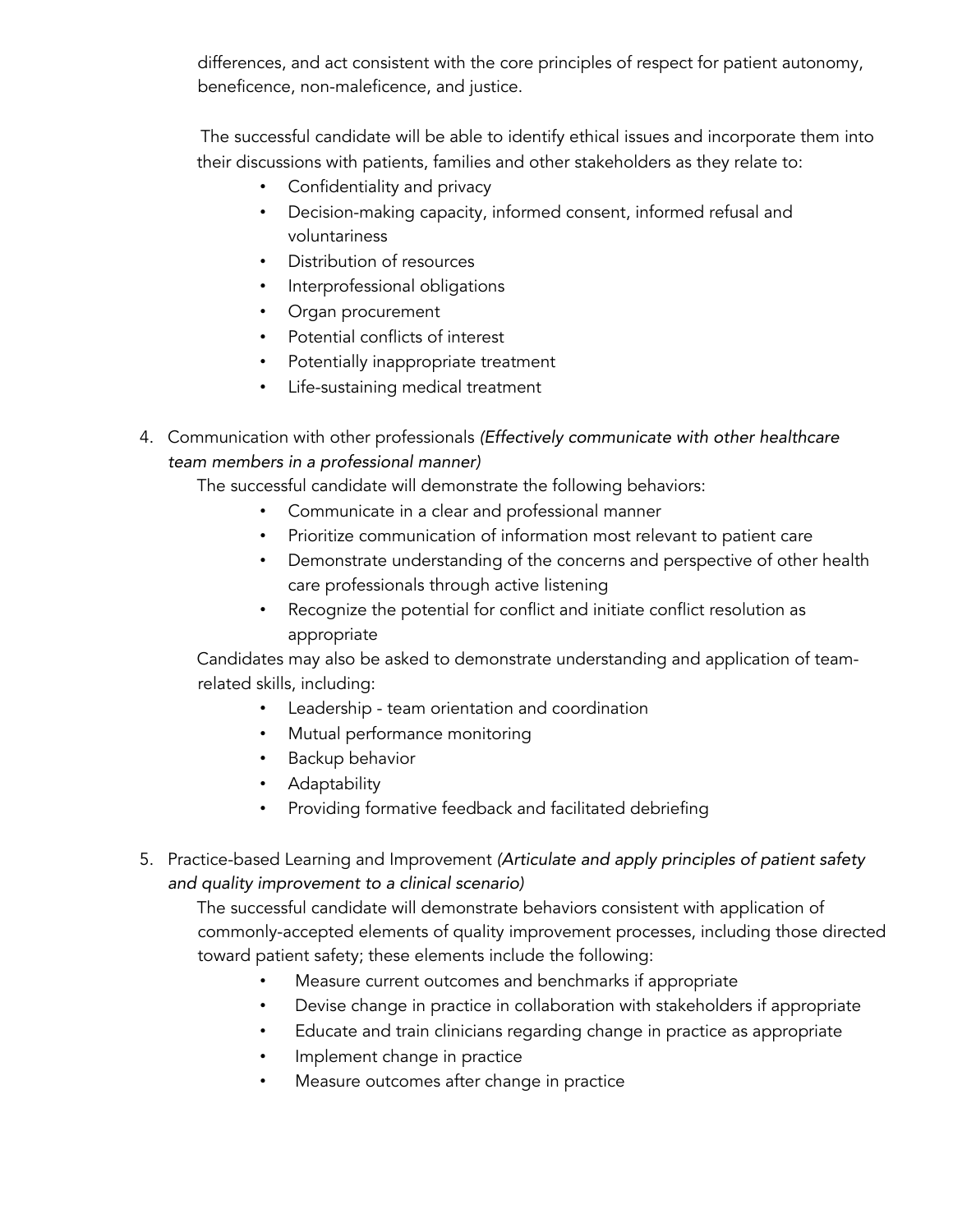## B. Technical Skills

1. Interpretation of monitors *(Identify clinical conditions associated with patterns of data presented on monitors)*

The candidate will be presented with simulated monitors which will include relevant parameters from the list below:

- Electrocardiogram
- Arterial blood pressure: non-invasive (value) or invasive (waveform and value)
- Central venous pressure waveform and value
- Pulmonary arterial pressure waveform and value
- Pulmonary artery occlusion pressure value
- Cardiac output value
- Mixed venous oxygen saturation value
- Pulse oximetry waveform and value
- Capnography waveform and end tidal value
- Airway pressure waveform and peak, PEEP values
- Airway flow waveform
- Tidal volume waveform and end-tidal values
- Respiratory rate, Inspiratory and Expiratory Times
- Flow-volume loops waveform
- Temperature value

The successful candidate will integrate this information to identify clinical conditions chosen from among the following areas:

- a. Perioperative cardiac events
- b. Perioperative respiratory events
- c. Other perioperative emergencies
- d. Ventilatory modes used in normal and critically-ill patients
- 2. Interpretation of echocardiograms and surface ultrasound of lung *(Interpret basic transthoracic or transesophageal, lung and pleura images relevant to anesthesia practice)*

The successful candidate will be able to use 2-dimensional and color flow Doppler to identify relevant anatomy, make qualitative diagnostic assessments, and provide treatment recommendations. Pulsed-wave and continuous-wave Doppler will not be tested. Scenarios will be chosen from among the following areas:

- a. Biventricular function and wall motion
- b. Presence or absence of an atrial septal defect
- c. Volume status assessment- hypovolemia and response to volume therapy
- d. Pulmonary emboli
- e. Air emboli
- f. Basic valvular lesions
- g. Pericardial effusions
- h. Aortic dissection
- i. Pleural effusion
- j. Pneumothorax
- k. Pulmonary edema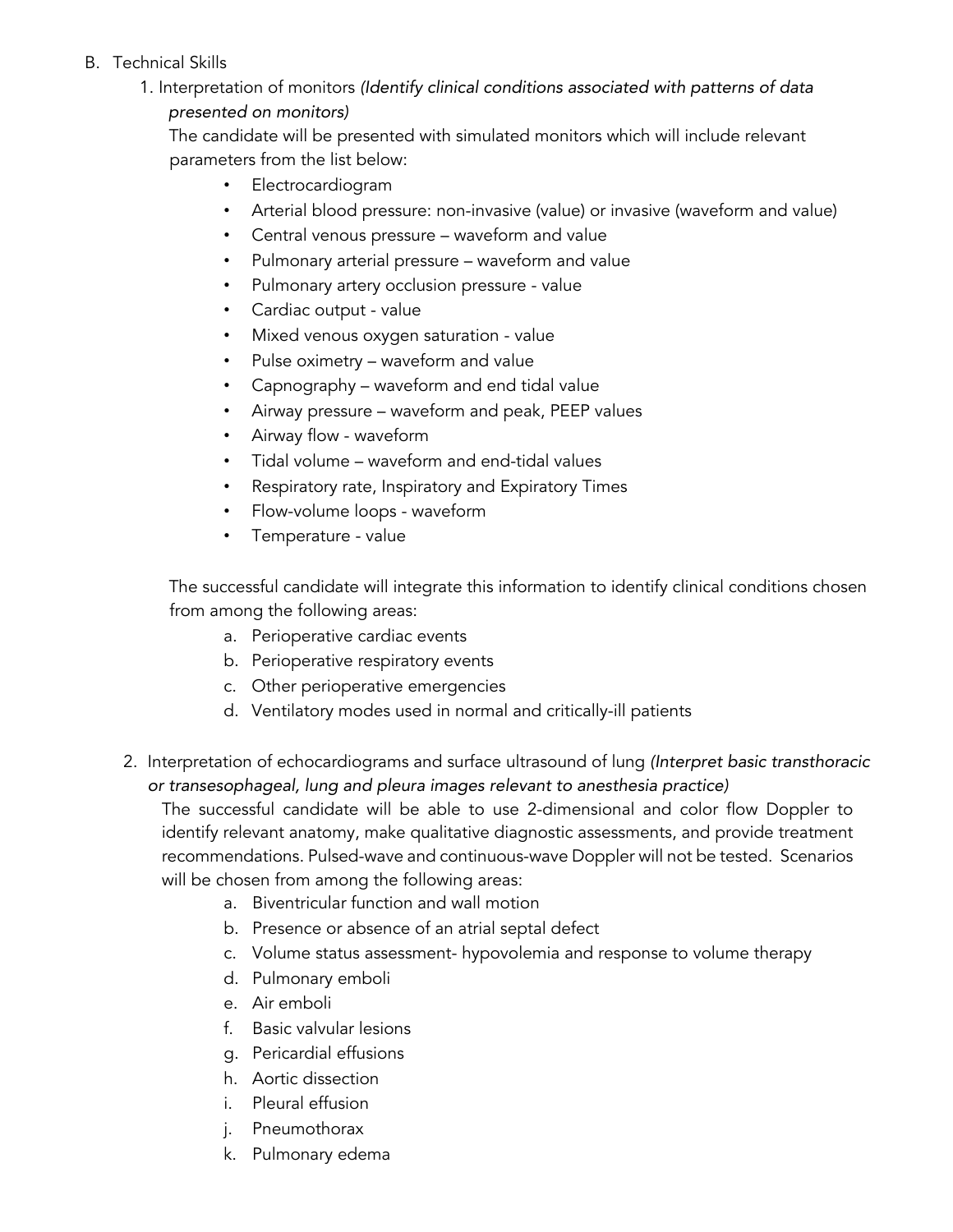Transesophageal echocardiography images will be chosen from the following 11 standard views:

- a. Midesophageal Four Chamber
- b. Midesophageal Two Chamber
- c. Midesophageal Long Axis
- d. Midesophageal Ascending Aortic Long Axis
- e. Midesophageal Ascending Aortic Short Axis
- f. Midesophageal Aortic Valve Short Axis
- g. Midesophageal Right Ventricular Inflow-Outflow
- h. Midesophageal Bicaval
- i. Transgastric Midpapillary Short Axis
- j. Descending Aortic Short Axis
- k. Descending Aortic Long Axis

Transthoracic echocardiography images will be chosen from the following 5 standard views:

- a. Parasternal Long Axis
- b. Parasternal Short Axis (Left Ventricle Midpapillary)
- c. Apical Four Chamber
- d. Subcostal Four Chamber
- e. Subcostal IVC Assessment

Lung and diaphragm ultrasound images will be chosen from the Anterior Mid-Clavicular Line and Posterior Axillary Line views, respectively (testing to start in 2023)

3. Application of ultrasonography *(Identify relevant normal anatomy using ultrasonography)*

The successful candidate will identify the relevant anatomy using an ultrasound probe with a simulated patient and, where applicable, may be asked to demonstrate simulated needle placement technique for scenarios chosen from among the following procedures:

- a. Vascular cannulation
	- i. Internal jugular vein
	- ii. Cubital fossa vessels
	- iii. Radial artery
	- iv. Femoral vessels
- b. Nerve blocks
	- i. Interscalene brachial plexus
	- ii. Supraclavicular brachial plexus
	- iii. Infraclavicular brachial plexus
	- iv. Axillary brachial plexus
	- v. Transversus abdominis plane (TAP)
	- vi. Femoral
	- vii. Adductor canal (saphenous)
	- viii. Popliteal sciatic